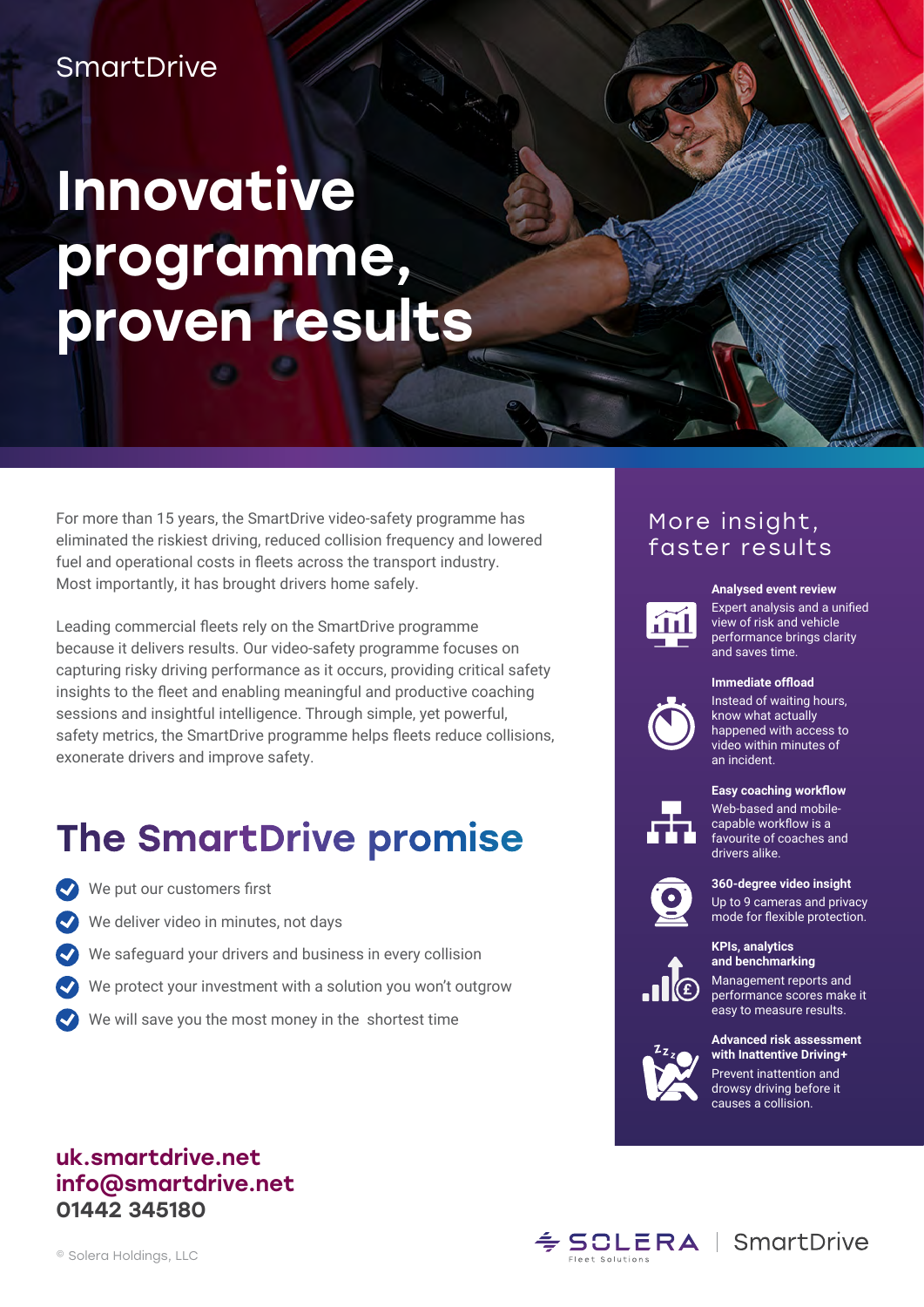# The more they know, the better they drive



**The SmartDrive programme works through a four-stage continuous improvement process. Using analytics and transportation intelligence as its foundation, the programme helps manage, coach and reward drivers and drive greater results.** 

### We record: SmartDrive SR4

Our innovative event recording system – triggered by manoeuvres such as swerving, hard braking, speeding and distracted driving - captures comprehensive vehicle data based on the operation of the vehicle. The system captures video before and after an event, audio, location, speed and comprehensive vehicle data that provides critical context to the event.

#### Big on innovation, small in scale, better results

Continuing our commitment to providing fleets with the best safety programme, SmartDrive takes video safety to the next level with its ground breaking Transportation Intelligence Platform and powerful and comprehensive hardware, with advanced capabilities and functionality – all in a small, flexible footprint.

SR4's state-of-the-art hardware architecture builds upon our success supporting hundreds of fleets and thousands of vehicles across the transport sector. Benefit from our industry-leading safety programme that includes an open configurable architecture, real-time sensor capabilities, computer vision-based risk identification, driver feedback, solid-state drive extended recording and complete 360-degree video coverage.

uk.smartdrive.net info@smartdrive.net 01442 345180

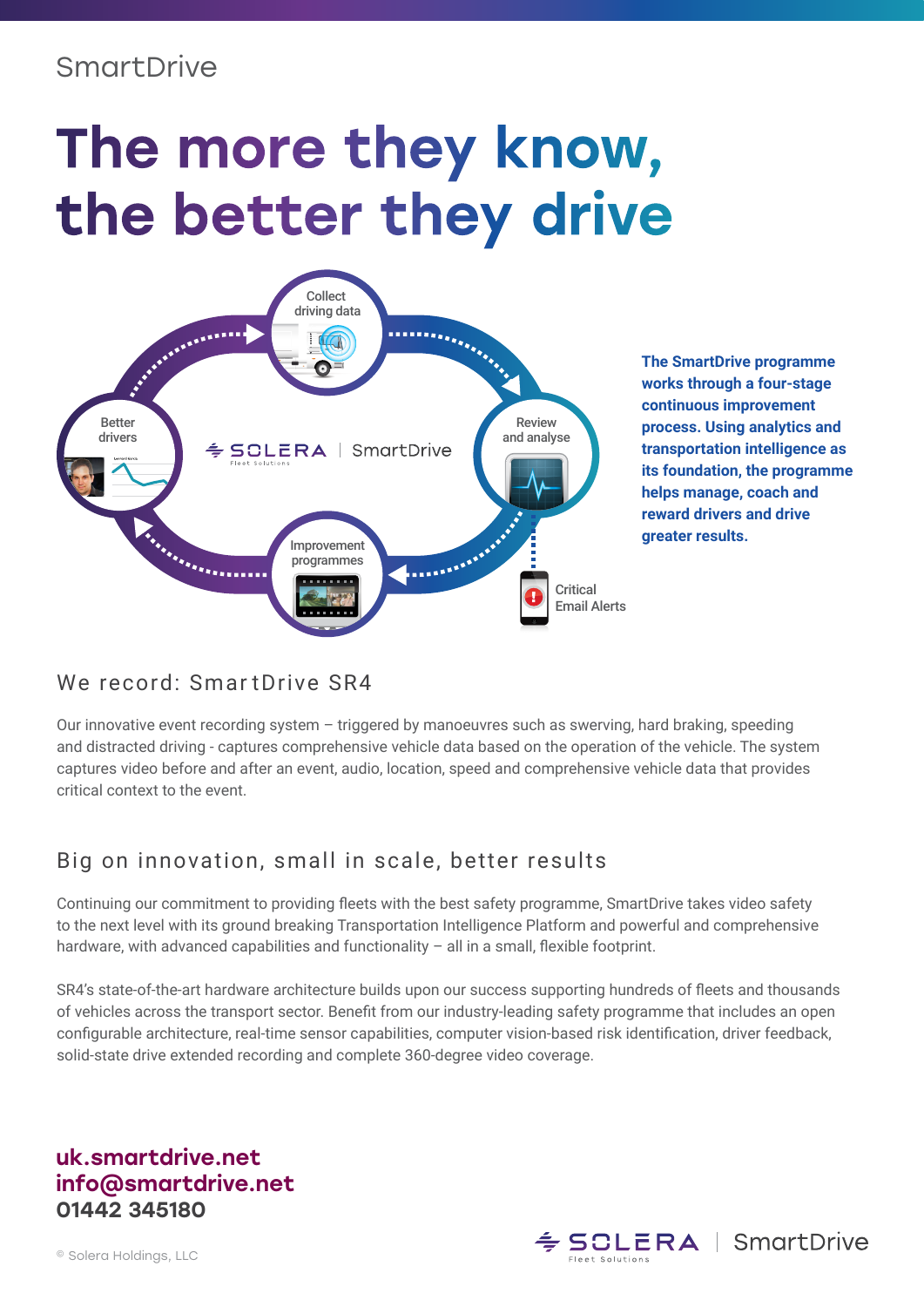## We review and recommend: SmartDrive expert review

Our expert review is an 85+-point quality safety review conducted by certified SmartDrive safety analysts. Expert safety review services combine objective risk observations based upon defensive driving strategies. Individual observations are scored based on customerdefined policies and categorised by severity, making it easy for fleets to prioritise and focus on the areas of risk they are most concerned about.



SmartDrive's SR4 hardware, part of the SmartDrive Transportation Intelligence platform



Video event player

#### You respond: SmartDrive Response Center

Our Response Center makes it easy for fleets to respond with instant access to video, expert analysis, vehicle, driver and safety system data, all in an intuitive single interface. You can quickly identify problem areas to coach, while also highlighting great driving skills that should be rewarded.

## You reinforce

The programme makes it easy for fleets to reinforce excellent driving behaviour and address risky driving performance that leads to collisions. It also helps improve driver/manager relationships through our unbiased expert review based on your safety policies and concerns. Video review coaching, reward and recognition options, and training opportunities can be configured to provide an optimal balance for your fleet.



#### uk.smartdrive.net info@smartdrive.net 01442 345180